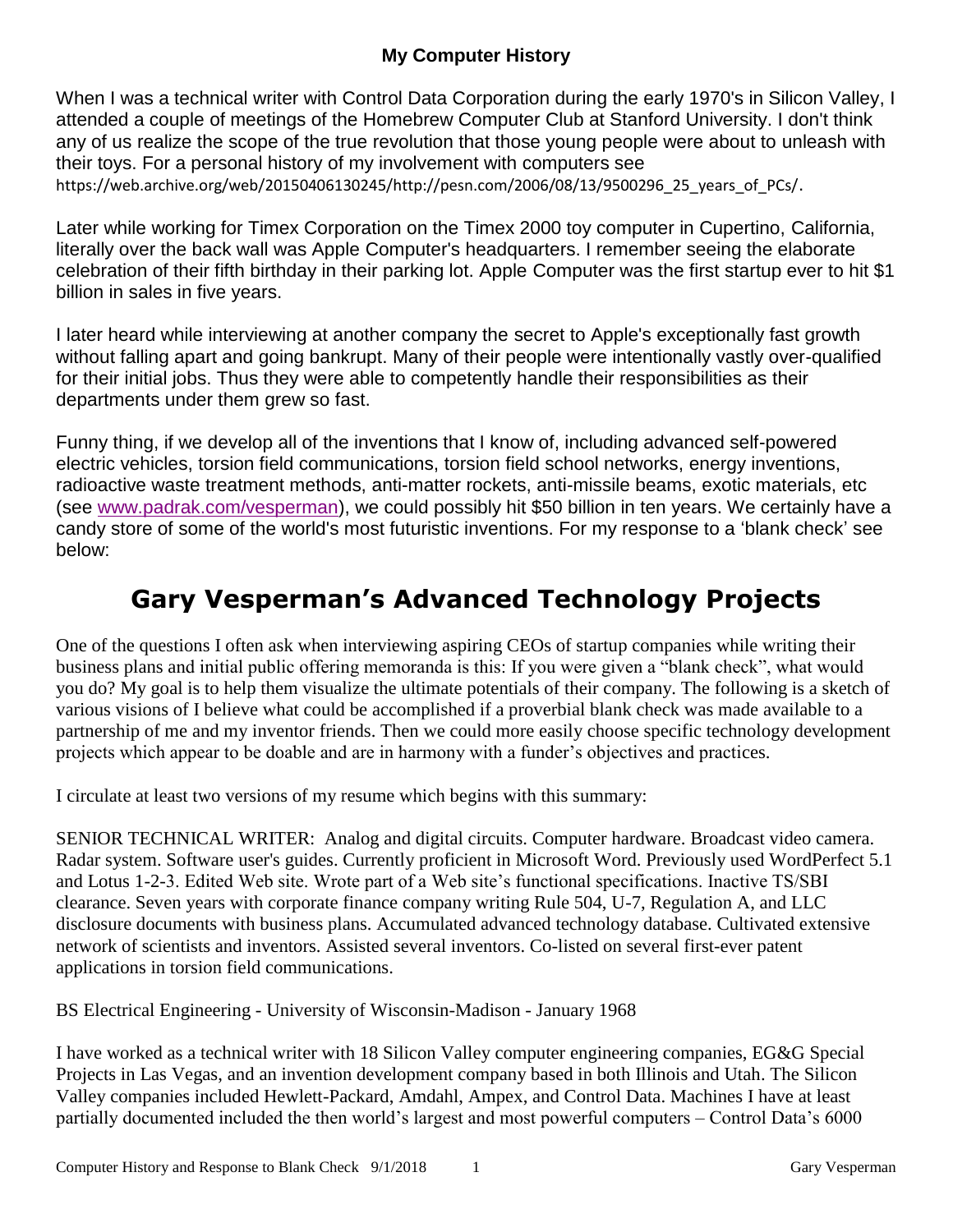series and Amdahl 580 mainframe computer, numerous computer peripheral equipment, and the Ampex BCC-10, the most complicated TV camera of its time and which was used by ABC in the 1980 Winter Olympics.

Starting in 1992 I have written over two dozen Rule 504, Form U-7 Small Corporate Offering Registration, and Regulation A disclosure documents with business plans. I have advised numerous business startups. These businesses have included aquaponic food factory, airline, polarized films, magnets, electric cars using Ukrainian super-capacitor-type batteries, restaurant, hiking guidebooks, computerized automotive shock absorbers and air suspensions, radio station, swimming pool and spa contractor, consulting services to oil and gas companies, electronic business newsletter, association of nails technicians, pen point computers, restoring classic cars, computerized mortgage originating, internet betting consulting service, movie production, miniature horses, computerized landscape design service, chain of child care centers, internet-driven delivery of prepared meals to residences and businesses, hiking trail videotapes, music recording studio, personalized data vending and exchange, hiking guidebooks, and golf store expansion. Most pertinent as you will see below, I have even participated in organizing an invention development Limited Liability Company (LLC), including writing its charter papers. I now consider myself an experienced startup company and invention development consultant.

Also in 1992 I concurrently began my involvement with a largely unpublicized underground network of scientific researchers and inventors who do not totally agree with all of the theories of mainstream science. A quarter century later I cultivate friendships and working relationships with some of the world's most original and productive inventors, particularly in the fields of energy, communications, alternative medicine, anomalous physics, waste treatment, and transportation.

It has been my core belief for many years that practical answers to omnipresent eco-problems could possibly be found by relentlessly pursuing and evaluating with honesty and fairness non-mainstream scientific theories and inventions. I am convinced that the ultra-conservative structure of American academia, government, and large corporations is simply not conducive, and sometimes even hostile, to fostering revolutionary advances in technology and science.

What may be of immediate value to a prospective funder of an R & D organization is my experience as a startup company consultant, writer of business plans and investment disclosure documents, day-to-day working experience with 20 engineering/manufacturing companies, writer of technical documents, experience with invention commercialization, and awareness of numerous potentially valuable inventions.

#### Torsion Field Communications

In 1998 I invented a major advance in torsion field communications which led to a first-ever torsion field communications patent application. For more on the torsion field see the "Space Travel and Torsion Field Inventions" category in padrak.com/vesperman.

The theoretical maximum capacity of torsion field communications apparently is transmission of threedimensional holographic video through the entire earth, without any attenuation, at up to one billion times the speed of light on 40 billion separate channels. I expect torsion field communications to eventually replace all media of telecommunications including optical fiber, copper wire, microwave, radio, television, telephones, and relay satellites plus the entire Internet backbone.

Connecting together geographically diverse facilities is an obvious application of torsion field communications. All I did in about ten seconds is invent a major advance in torsion field communications probably worth more than \$100 billion. The detailed engineering work is being done by several inventor friends in Salt Lake City. It has been estimated that to prepare torsion field communications for licensing, etc., would require a roomful of first-class engineers at a cost of \$2,000,000.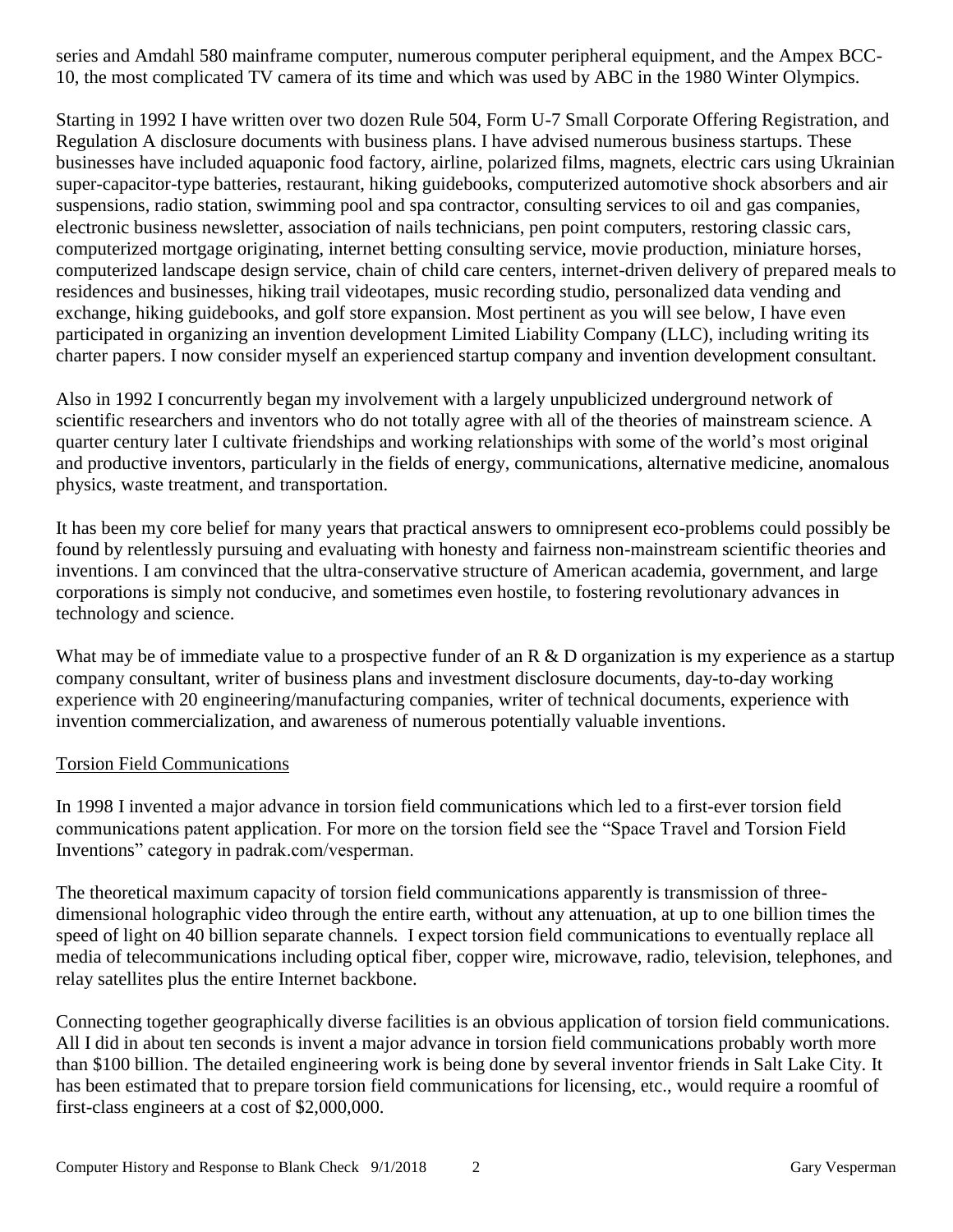When convenient I should travel to Salt Lake City for a couple of days to assess the current status of their torsion field communications project and see if and where a prospective funder can be of some aid. For instance I heard over a year ago that they would like to try a verification experiment which would include placing a torsion field transmitter and receiver in old mine tunnels on opposite sides of a mountain. I would also quiz them about other interesting projects they may be working on or at least are closely following. By the way, on Christmas Eve a few years ago while checking out an unrelated weird physics project, I found an interesting project that could have bearing on torsion field communications, but needs funding also.

## Advanced Self-Charged Electric Vehicles

In Sept 8-9, 2000 for the Institute of New Energy Symposium, Salt Lake City, Utah, I lectured on my "Advanced Self-Powered Electric Vehicle Concept". My paper was later published in Proceedings of INE-2000, Vol. 5, No. 2 of Journal of New Energy, P.O. Box 58639, Salt Lake City, Utah 84158-0639. Its abstract is as follows:

"Candidate technologies were originally combined into an advanced self-powered electric vehicle concept in 1993. The power train of the concept's current version includes a modern version of Edison's nickel-iron battery or one of four super or ultra-capacitors, a closed-cycle blade-less Tesla-type steam turbine or one of several over-unity magnetic motors, and one of several possible types of on-board battery chargers. Miscellaneous innovations include computerized shock absorbers and air ride suspensions, lightweight basalt/carbon fiber foam for body/frame, parts non-destructively coated with diamond or titanium nitride, and compressed air-driven air conditioner/heater."

By combining these superb new technologies into an advanced self-powered electric car that would be superior to any other car even commonly envisioned, it evidently should not be very difficult to sell a reasonably priced car featuring:

- Powerful but quiet and emission-free electric motor, possibly with over-unity power conversion gain.
- Only a few maintenance-free lifetime environmentally benign batteries.
- Never requires refueling nor electricity recharging.
- Continuous climate control with compressed air-driven air conditioning/heating, even while parked.
- Computer-controlled luxurious but economical ride with sports-car control and automatic leveling even while parked.
- Much less bothersome and costly maintenance including no oil changes, no tune-ups, no radiator, no refrigerant-based air conditioner, and no fuel tank.
- Numerous parts non-destructively coated with diamond or titanium nitride for increased durability and safety.
- Exceptionally tough, crash-resistant basalt/carbon fiber foam body/frame, lighter than fiberglass, for increased safety with lower weight.

It ought to be such a nice car would you believe I want one for myself?

Las Vegas, Nevada is uniquely blessed with at least a half-dozen people who have actually built electric cars. They could design and build engineering prototypes of advanced self-charged electric vehicles as well as kits for converting existing vehicles to self-charged electric. The prolific inventor of an advantageous new nickeliron battery, compressed air-driven air conditioner/heater, and low-temperature process for coating automotive parts, tools, etc., with diamond or titanium nitride for greatly increased durability even lives and works in Las Vegas.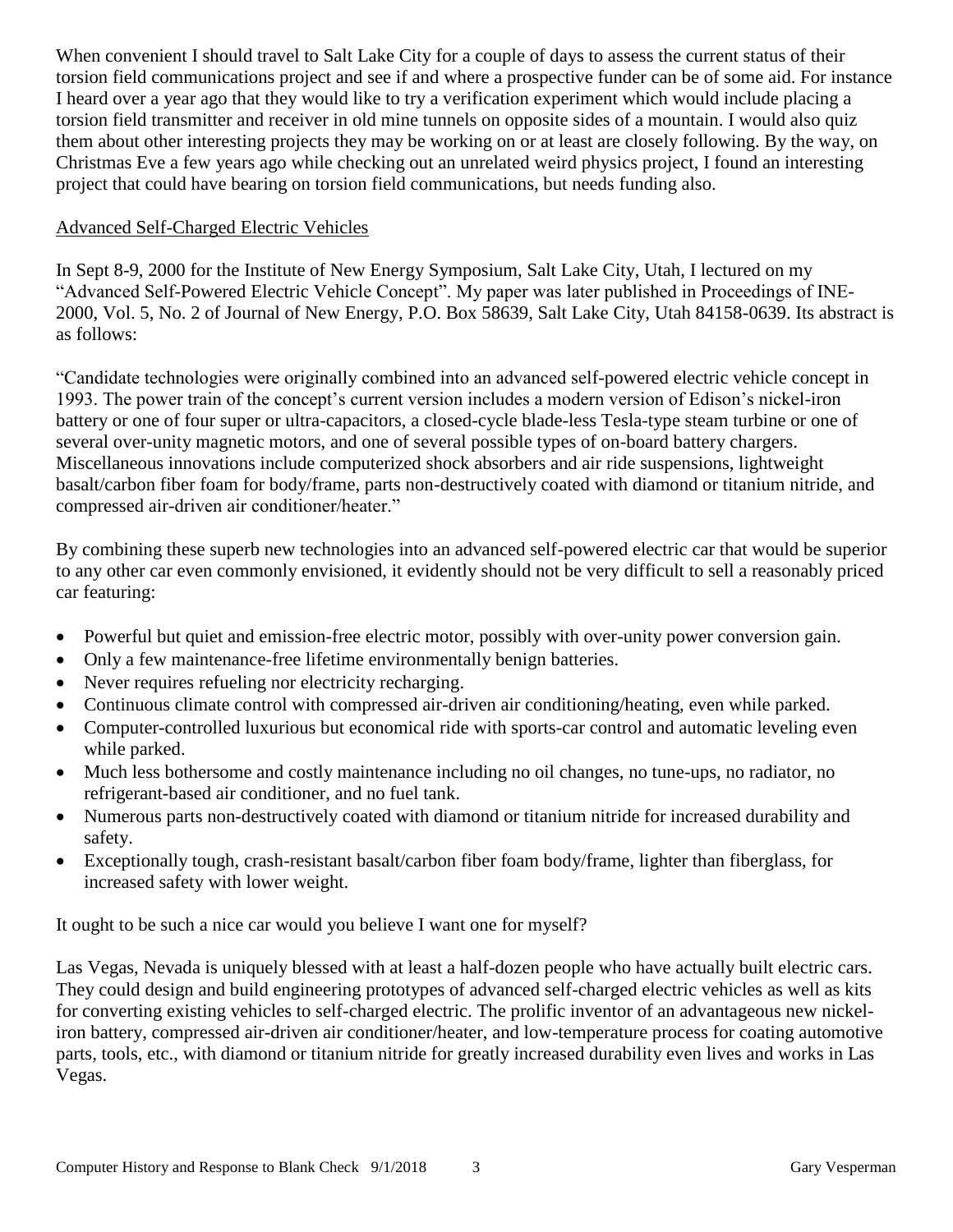To minimize initial capital outlays, advanced self-charged electric car features would be introduced in phases rather than simultaneously at great up-front cost. The profits earned from each phase would help finance the next follow-on phase. For example, at the beginning existing golf carts could be fitted with on-board battery chargers, and propane generators in RVs replaced with fuel-less battery chargers. Somewhat later, existing cars and trucks could have their engines, radiators, and fuel tanks replaced with electric motors, a few batteries, and fuel-less on-board battery chargers.

Standalone businesses selling auxiliary technologies, especially low-temperature coating of parts, tools, etc., with diamond or titanium nitride, could be very profitable, fast-growing ventures. The diamond deposition system and process can even be used to manufacture diamond-based semiconductor devices, another new multibillion-dollar industry.

The last chapter of my compilation of "Advanced Technologies for Foreign Resort Project" in <http://www.icestuff.com/~energy21/advantech.htm> is titled "Advanced Self-Powered Electric Vehicle Concept". An updated chapter on the super car is also in my compilation of invention summaries in my exhibit "Gallery of Clean Energy Inventions". Exhibit links are in commutefaster.com/vesperman.html, padrak.com/vesperman and https://app.box.com/v/CLEANENERGYEXHIBIT.

I have written a 15-page preliminary business plan for a startup company which has the mission to aim towards the eventual design, manufacture, and sale of advanced self-charged electric vehicles. I also have written a fivepage rudimentary 'grand' business plan (see below) for a comprehensive inventions development organization which would proactively discover, evaluate, test, develop and deploy inventions.

#### Exotic Electrical Generators

I am aware of numerous candidate exotic technologies for generating electricity which are not fueled by uranium, oil, coal, solar, water pressure, or wind. With modest assistance from a funder, mainly long-distance telephone calls, purchase of back issues and subscriptions to non-mainstream science publications, books, attendance at non-mainstream science symposia, and some travel, I would like to canvass my inventor friends and find out if anybody has invented a self-powered generator that may be of interest to a funder to help develop. Two major applications would be advanced self-charged electric vehicles and off-grid power generators for homes, offices, and other buildings.

## My compilation of "Advanced Technologies for Foreign Resort Project" in

<http://www.icestuff.com/~energy21/advantech.htm> describes about 40 advanced energy-related technologies. Readers should be cautioned that the compilation is over 15 years old. I have also come across some interesting new inventions such as electronically shaded photo-voltaic glass, the Hawkings' generator of cold electricity (of which I have a videotape), collective ion acceleration treatment of radioactive waste materials, the Hutchison self-charged battery, bio-energetic spheres, electrolyzed oxidizing water, dialog language replacement system, electronic brainwave tuner for permanent curing of substance addition (e.g., cocaine, alcohol, gambling and heroin), wireless video conferencing, and a prototype of a self-charged electric vehicle.

The Nevada site [www.rexresearch.com](http://www.rexresearch.com/) describes numerous additional inventions. I attended the September 14, 2005 public meeting in Green Valley Ranch casino held by the Regional Transportation Commission to discuss the proposed Regional Fixed Guideway – a commuter train to traverse Las Vegas, Nevada. Afterwards I submitted a comment describing possible power sources for the train "Power Sources for Reginal Fixed Guideway" which is linked in the "Transportation Inventions" category of padrak.com/vesperman.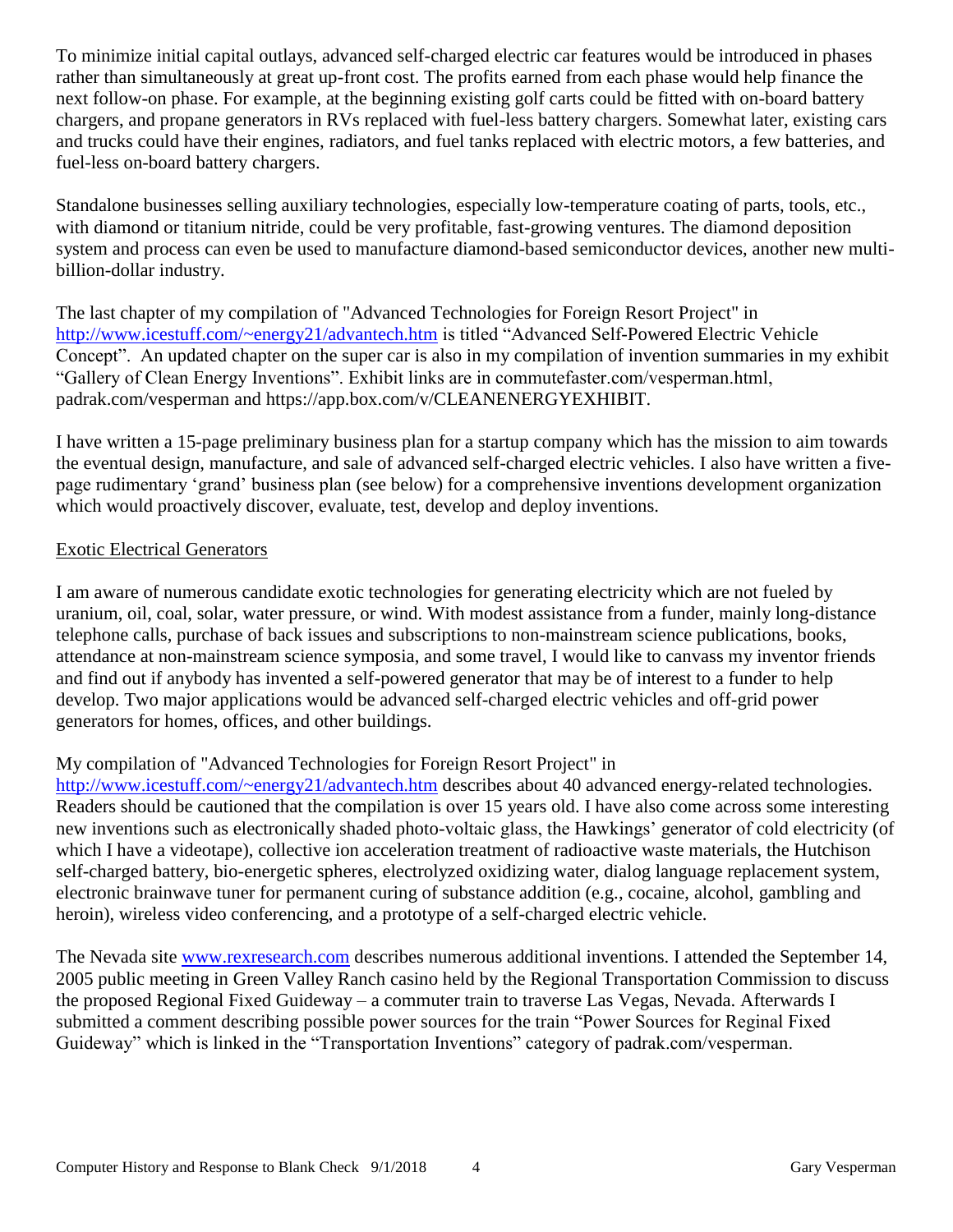#### Photo-Luminescent Therapy

Due to fortuitous circumstances, I unintentionally became the middle man whereby Norman Howard of Las Vegas and Hans Becker of Dubuque met during an International Tesla Society convention in Colorado Springs in 1997. The two inventors then collaborated on their development of the Genesis frequency generator. Norm told me May 2002 that they now have frequencies stored in the microprocessor-controlled generator's memory for every known disease plus possibly some unknown diseases.

If my life had taken different turns so that Hans and Norm would not have met, it seems plausible that dozens and dozens of people would be continuing to live with the miseries of cancer, diabetes, multiple sclerosis, hepatitis C, fungus infections, etc., or even be dead by now. I plan to personally attend the ceremony if and when those two brilliant inventors win a well-deserved Nobel Prize in Medicine.

Norm and Hans have for several years been exposing their visitors to various versions of their Genesis frequency generator. Occasionally they sell Genesis frequency generators to medical doctors as well as people. So they earn enough revenue with which to finance their own research and development of other inventions besides Genesis frequency generator improvements.

I have been told by Norm they are now at the point where much larger funding would be helpful in legalizing the Genesis frequency generator for unrestricted treatment of medical and veterinary problems. I personally have met several victims who apparently have been cured of cancer, hepatitis C, and fungus infections, for example. Yet it troubles me to advocate using their device for treating fatal illnesses like cancer. What if conventional cancer treatments, painful and costly as they are, could have saved a specific cancer patient who foregoes conventional treatment for experimental treatment with the Genesis frequency generator and, for whatever reason, still dies?

Any serious financial involvement by a prospective funder with the Genesis frequency generator ought to be preceded by evaluation of similar Rife-like devices being made and sold by other people. A large amount of money is needed to have the Genesis frequency generator tested and legally approved by the Food and Drug Administration for commercial medical use.

#### Fiber Optic Network of Computer-Based Segmented Courses

From the early 1960's until about 1990 when I put in the last piece of the puzzle, I had a hobby which was designing a high-technology educational system. During the early 1980's, when by then I had a hazy vision of where I was heading, I predicted that computer, video, networking, and communications technologies would not be advanced enough to really make such huge networks practical until the mid-1990's.

During the winter of 1992, with the backing of the Clark County School District (Las Vegas, Nevada area), I submitted to the New American Schools Development Corporation (NASDC) a proposal for \$11,897,400 to develop a prototype small version of a fiber-optic network of computer-based segmented courses. The NASDC was an off-shoot of President Bush's America 2000 program. Funded mainly by donations from large corporations, the NASDC was a private company chartered to fund the development of radically different schools.

We did not win a contract. There were 685 other competitors for 11 awards. Afterwards we received short descriptions of the winning proposals. None of them appeared to be anywhere as advanced as my design. Sometime afterwards, the Las Vegas Review-Journal newspaper had an article that raised the suspicion that one reason for our not winning was that Nevada was not important to President Bush's re-election!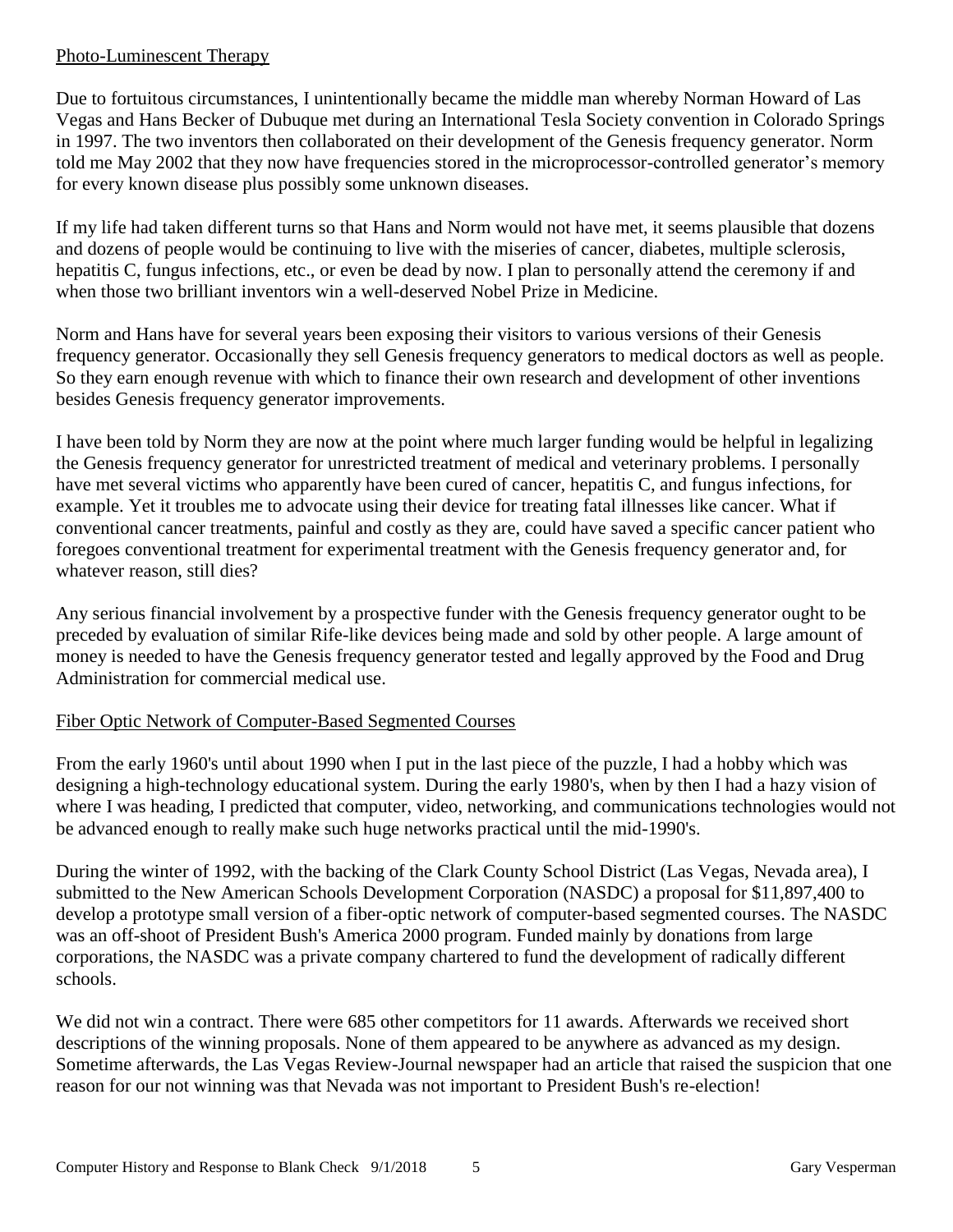Yet I have been authoritatively told more than once, although not recently, that no other design is close to mine, and may be the only one that has a genuine chance to break the organizational logjam hampering our schools. All the other designs I have ever come across have flaws that my design doesn't have.

In fact a few years ago I came across an article claiming that educational computer experts have come to a dead end trying to make computers more useful in the schools. The basic systems engineering obstacle, which I believe I have surmounted, is that the answer lies in a completely different, complicated system which *can not*  be arrived at in piecemeal fashion. My conclusion is that there is much more that could be done than just throwing a bunch of PCs into a school and then expect teachers to do some intelligent systems engineering with them.

The proposal (about 180 pages) included a development schedule which was tailored to the requirements as set forth by the NASDC. But I felt uncomfortable with their schedule. It was just too fast. It would have skipped first spending a year or so doing a few preliminary research projects which would examine the design from different angles. My intention was that since building a full-scale network for a metropolitan area would cost in the neighborhood of \$100,000,000, once the small projects were finished, we would all then have a better understanding of the costs, capabilities, and limitations of the design.

Assuming that equipment costs continued to come down, and that the pilot program worked well, the next step was to expand the pilot network into a prototype full-scale version. The engineering was to be done during the third year of the pilot program. It would then take at least a year to build, and another two years to fully make the conversion from the conventional system in all networked schools.

A cadre of experts would have eventually been built up in the Las Vegas area well-versed in all aspects of engineering and using school networks. A potentially multibillion-dollar business could then be spun off to market, configure, install, and maintain school networks around the world, each network averaging \$100 million.

So it may be appropriate for us to take a fresh look at this project and possibly fund some small preliminary research projects. Computer, telecommunications, and video technologies have of course advanced considerably during the intervening quarter century.

The excessively high estimated cost of the school networks is partly due to laying wide-band fiber-optic cables between the schools. By rethinking my design from the ground up in terms of utilizing the Internet and even torsion field communications, I see a high likelihood of drastic cost reductions and possibly even modest increases in features and capabilities.

## My compilation of "Advanced Technologies for Foreign Resort Project" in

<http://www.icestuff.com/~energy21/advantech.htm> has a chapter titled "Computerized Fiber Optic School" Network" which includes a summary of my design. The 180-page hard-copy proposal was recently scanned into a .pdf file which is now linked into the "Space Travel and Torsion Field Inventions" category of padrak.com/vesperman. An overview is in the "Torsion Field School Network" group in my exhibit "Gallery of Clean Energy Inventions" which is linked at commutefaster.com/vesperman.html, padrak.com/vesperman and https://app.box.com/v/CLEANENERGYEXHIBIT.

## Mineral Fertilizer

My compilation of "Advanced Technologies for Foreign Resort Project" in <http://www.icestuff.com/~energy21/advantech.htm> has a chapter titled "Crime, Substance Abuse, and Birth Defects". A startup company mines, grinds, bags and sells a mineral fertilizer that is more complete in trace elements than any available in the world, except for one deposit of 5,000,000 tons in Australia. It owns part of a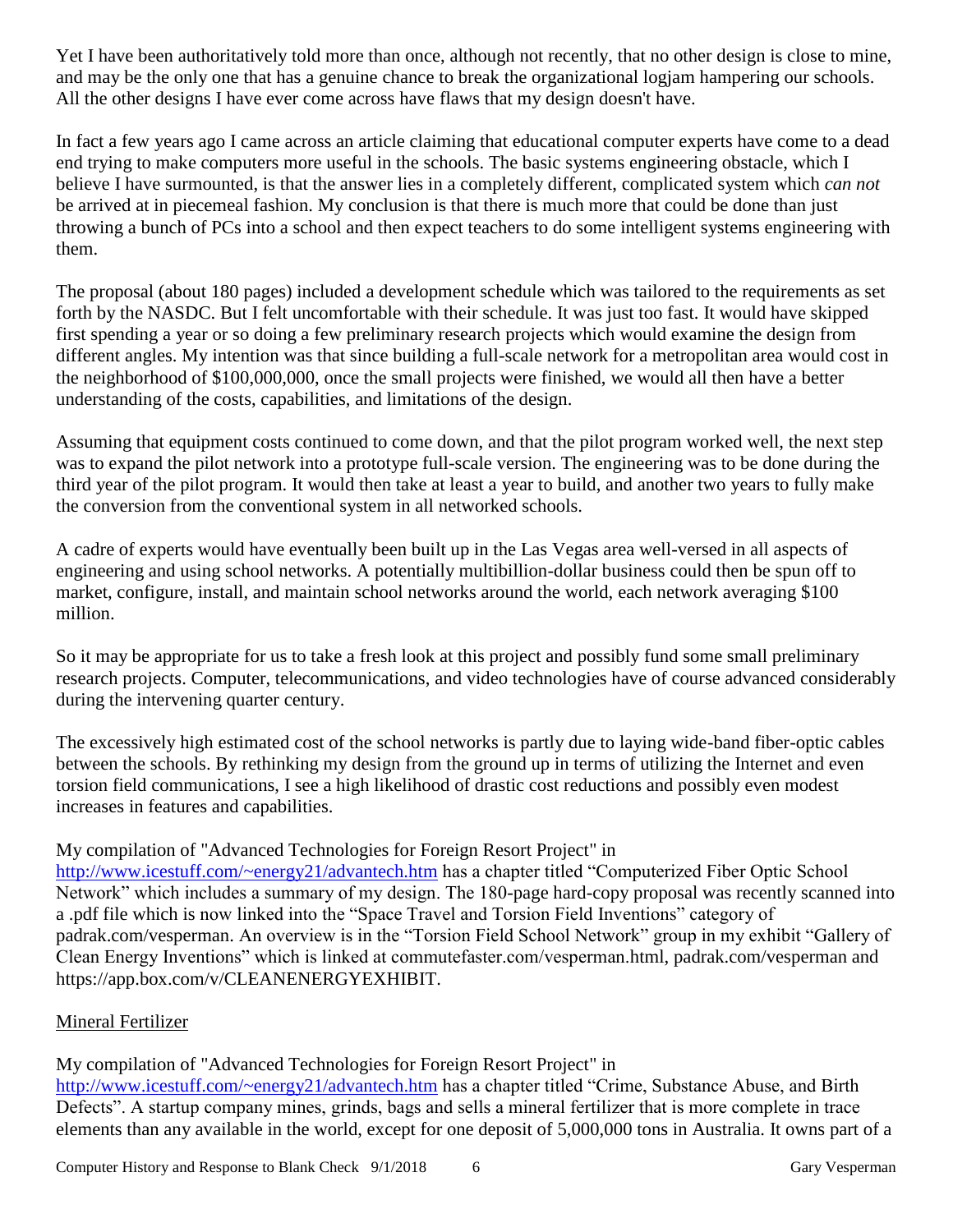billion-ton deposit in one of the western states. A funder could help finance completion of its mining claim acquisitions and expanding its processing and marketing. I expect a finder's fee if a funder provides any financing.

#### Other Futuristic Technologies

I am aware of still other futuristic, sometimes unbelievable technologies. I have personally seen demonstrated more than once probably the most visually awesome, jaw-dropping product of underground scientific research – etheric weather engineering. A star non-mainstream researcher, Tom Bearden, recently published on the Internet detailed patent application descriptions of some really cool devices. One of Bearden's inventions can create a time-stopping zone in which a clock will pause. Another one restores an organism to match its genetic template. Still others involve neutralizing radioactivity and producing energy. My own list of inventions includes micro-channel gas filter, Tesla turbine combuster, ultimate system modeling software with cardiology as one application, metamatter for revolutionary energy sources and rocket engines, Casimer-effect selfcharging battery, 2-to-1 cylinder noble gas power plant, Richardson generator, cold operating start technology for 100 mile/gallon automobiles, Boyce hydrogen generator, continuous charger for batteries – flux shifter, magnetically powered rotary unit, portable power supply solar unit for hot water for Sterling engine, advanced Sterling cycle power unit, neutrino voltaics, sonic flocculation, fluid thrust diode, vapor generator, electric rocket, Brinsbury hydrogen steam rotary engine, gate impulse turbine, pressurized vapor driven rotary engine, broadband blocker (plastic polymer), soil remediation system, hydro-cavitator, dialog language replacement system, self-restoring mechanical oscillator engine, glass phosphors, photon robotics, energy buoyancy source, vapor generator, flux capacitor, vortical energy, plasma, and a computer chip cooling technology enabling the world's fastest personal computers.

The aforementioned Regional Fixed Guideway comment includes this list of candidate power sources: hydrosonic pump, pulsed abnormal glow discharge reactor, Davis tidal turbine, high-density plasma electron spiral toroids in neutron tube, GeoExchange heat pump, hydrino battery, metallurgical separation of hydrogen from water, high-density charge cluster device, hybrid cold fusion hydrogen reactor, electronically shaded photo-voltaic glass, Joe's energy cell, Clem over-unity vegetable-oil engine, super-steam technology, gas-phase catalytic fusion, wind-solar hemisphere power station, LUMELOID™ light-polarizing photovoltaic thin film, LEPCON™ femto diode photovoltaic glass sheet, solid-state Quantum High-Energy Density Storage or Retrieval (OUENSOR™) device, Tesla turbine combuster, buried contact multijunction thin film solar cell, fiber-based cold fusion power cell, solar hydrogen producer, Hawkings' generator of cold electricity, doubleexposure flat-plate solar collector, low-temperature phase-change engine, Muller's magnetic motor/generator, hyper-cap E-converter, aluminum-water fueled hydrogen producer, converter of zero-point electromagnetic radiation energy to electrical energy, water-fueled internal combustion engine with Garrett electrolytic carburetor, noble gas plasma engine, metamatter for revolutionary energy sources and rocket engines, three versions of Casimer-effect self-charging battery, motionless electromagnetic generator, Q-cell, WIN zero point electrical energy converter, vortical energy, conversion of aluminum internal combustion engine to magnetic motor, motor/generator with electro-magnetically separated magnetic poles, Searl effect generator, 2-to-1 cylinder noble gas power plant, fuel-less Richardson generator, cold operating start technology for 100 miles/gallon automobiles, Boyce hydrogen carburetor, continuous charger for batteries – flux shifter, magnetically powered rotary unit, DiMatt Wankel closed-cycle freon/rotary turbine and generator, fluid thrust diode, Russian electrochemical energy source, high-voltage injection of rain water into cold fog, SPARTEC vacuum triode amplifier, portable power supply solar unit for hot water for Sterling engine, advanced Stirling cycle power unit, vapor generator, gas-generating BingoFuel Reactor, remediating nuclear waste with electroncaptured protons with significant net energy gain, Brown nuclear battery, Brinsbury hydrogen steam rotary engine, hydro-magnetic dynamo, gate impulse turbine, flux capacitor, pressurized vapor driven rotary engine, self-restoring mechanical oscillator engine, electric rocket, energy buoyancy source, pulsed capacitor discharge electric engine, zero point energy modules, Swiss M-L converter, "negative" resistance in carbon fibers, neutrino voltaics, and plasma biomass gasification.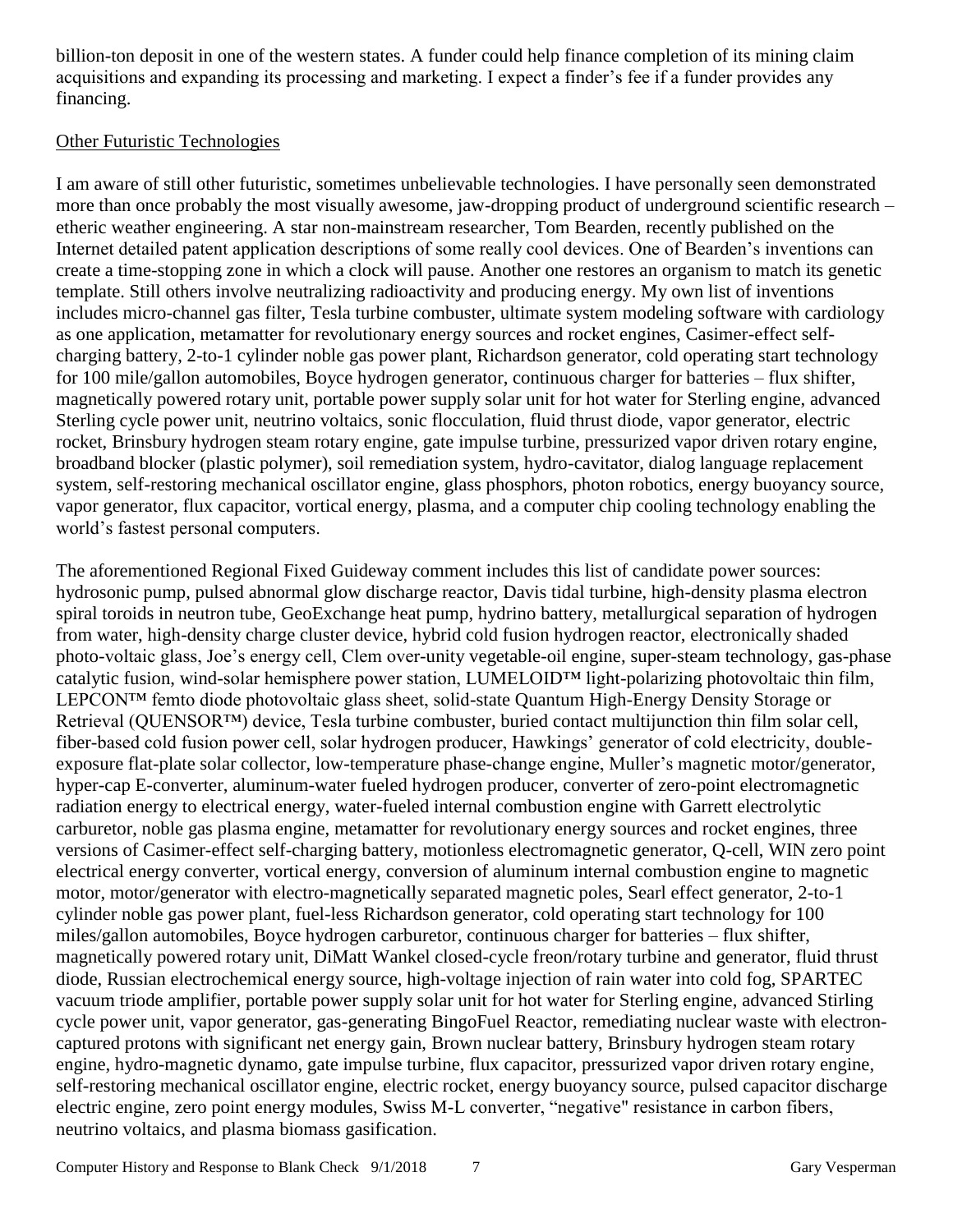An updated two-page list of "Clean Energy Inventions" is linked in the "Invention Exhibits and Lists" category of padrak.com/vesperman.

## Invention Development Organization

I have had experience with one invention development organization which ended up failing due to gross mismanagement, criminally borderline ethics, and ruthless thievery and transfer to India of intellectual property. If it had been equitably and competently managed I still think it would have become a productive and even booming company and yet fair and rewarding to its inventors and investors. Adapting its corporate structure to a funder's prospective relationships to inventors and investors, a parent holding company would first be formed as a Nevada corporation. For illustration, 70% of its common stock would be owned by a funder and/or investors. The other 30% would be distributed to affiliates and key value providers such as other inventors, managers, and consultants.

Each separate invention and/or inventor would be supported by a Delaware Limited Liability Company (LLC). The parent holding corporation would own 50% of the LLC, and the inventor would own the other 50% of the LLC. The inventor would also share in the 30% or so of the parent holding corporation's stock allocated to key people. Thus the inventors would have some incentive to support each other's invention development efforts. In return for invention ownership agreements, the parent holding company would provide complete financial, development, manufacturing, legal, and marketing support of inventions.

The organization chart (shown at the end of this document) has some other complexities, but the foregoing kind of shows the bones.

The parent holding company should set up its own testing laboratory. A paid technical advisory council ought to be appointed to help discover and recommend inventions to pursue.

My proposal for a Henderson incubator of Russian inventions should fit in nicely. I expect a branch incubator to be established in Salt Lake City to take advantage of people I know who have extensive contacts with the Russian scientific community.

A corporate library of periodicals, videotapes, and books specializing in anomalous science and Russian technologies should be established with a paid Corporate Librarian (I have a friend who would be superbly qualified).

I have written a proposal for a "Crazy Land Museum" to be established in Las Vegas. This museum would specialize in displaying anomalous science artifacts, UFO photos (?), weird inventions, demonstrable anomalous science effects, etc. A gift shop on the premises would specialize in selling anomalous science books, videotapes, magazines, etc. The now lamentably defunct International Tesla Society in Colorado Springs had a Tesla museum and library that could serve as a model. The aforementioned Corporate Librarian could help establish and manage such a museum. It could become a modest money maker as another tourist attraction.

## Corporate Projects Book

To provide an overview of the parent holding company and affiliates, a confidential "Corporate Projects Book" should be written. This Corporate Projects Book would be intended to be a compilation of essential information on each and all of the Company's on-going and prospective invention development projects, businesses, and research efforts. The "Company" is defined to be the organization encompassing the parent holding company, its allied companies (mainly invention development LLCs) in which it holds at least part ownership, consultants, and contractors. This document should be considered subject to frequent revisions and additions.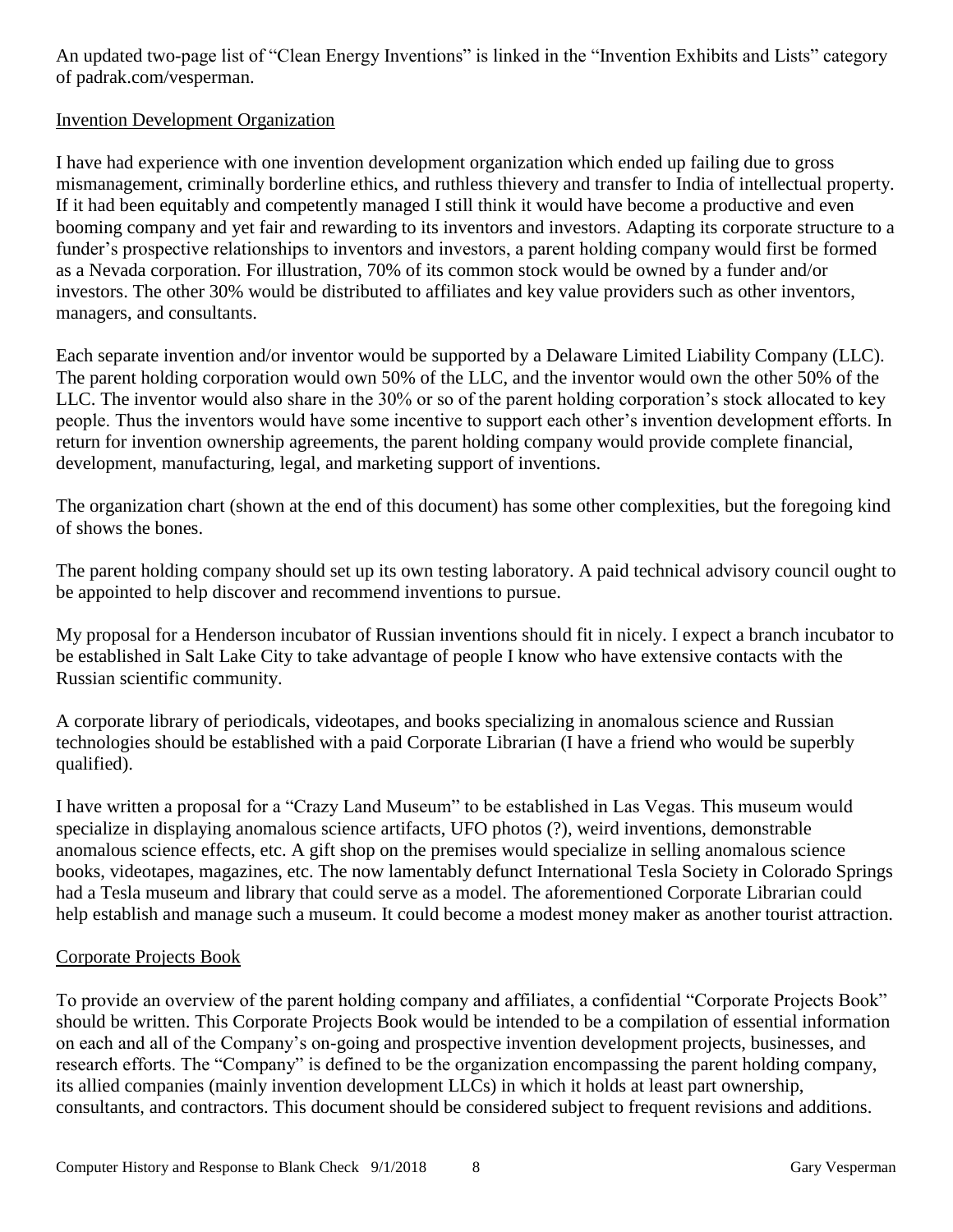The first chapter would be a directory of affiliated companies, contractors, consultants, employees, and facilities.

The second chapter would be a list of company-related Web sites plus some possibly useful miscellaneous Web sites. Also at least partially listed would be anomalous science periodicals, videotapes, and books owned by the Corporate Library.

The third chapter would be a list of up-coming conferences considered suitable for displaying at least one of the Company's products, learning about new technologies, and meeting underground science researchers and inventors. This list would be subject to frequent updates.

The fourth chapter would be a list of foreign countries in which company employees may have contacts along with selected information about doing business in particular countries.

The fifth chapter would be a compilation of inventions currently being evaluated by the Company for possible commercialization.

The Company would employ a corporate-wide system of assigning part numbers to documents, projects, devices, parts, processes, assemblies, etc. The Company's part numbering system, unless in specific instances is determined not to be practical, shall apply to all affiliated companies and LLC's at least partly owned by the parent holding corporation.

Each part number would begin with a top-level prefix assigned to major projects and other entities. The sixth chapter of this Corporate Projects Book would be a list of currently assigned top-level part number prefixes. The Company's part number system would be explained in detail in a separate document titled "Corporate Part Numbering System". (I had designed it as a modification of Hewlett-Packard's part numbering system.) Do not underestimate its importance.

The seventh chapter would be a generic invention description model (see below). Note that what would otherwise be lengthy sections such as business and manufacturing plans should be briefly summarized with references to titles and part numbers of applicable documents.

The remaining chapters would be descriptions of individual projects and other entities. Most of them would be designated by top-level part number prefixes, and they would be grouped together according to major markets such as energy, waste treatment, and communications.

#### Generic Invention Description Model

#### **Name and Top-Level Part Number Prefix of Invention:**

**Name and Address of Inventor:**

**Name and Address of Inventor's Company or LLC:**

**Relationship of Inventor's Company to Parent Holding Corporation:**

**Date of Introduction to Company and by Whom:**

#### **Current Expenses, Revenues, and Capital Needs of Inventor's Company or LLC:**

#### **Ownership of Invention:**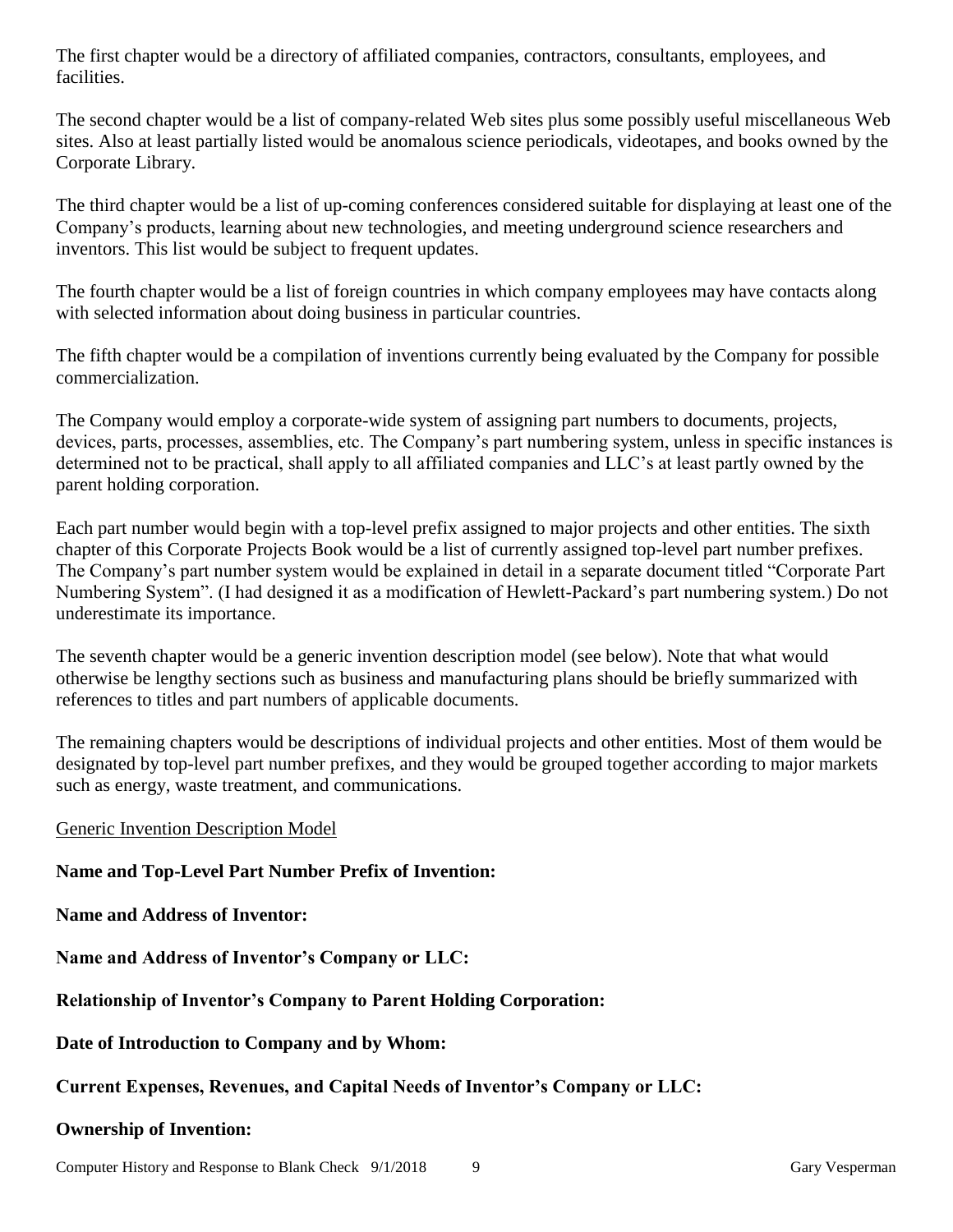| <b>Legal State of Affairs:</b>                               |
|--------------------------------------------------------------|
| <b>Public Relations/Confidentiality Status:</b>              |
| <b>Strategic Alliances with Other Companies:</b>             |
| <b>Board of Directors, Management Team, and Advisors:</b>    |
| <b>Patents on Invention:</b>                                 |
| <b>Description of Invention:</b>                             |
| <b>Additional Research and Development:</b>                  |
| <b>Performance Verification Tests:</b>                       |
| <b>Market Research Results:</b>                              |
| <b>Definition and Estimated Magnitude of Markets:</b>        |
| <b>Marketing Plan:</b>                                       |
| <b>Marketing Licensing Agreements:</b>                       |
| <b>Identified Potential Customers:</b>                       |
| <b>Unpaid Sales:</b>                                         |
| <b>Paid Sales:</b>                                           |
| <b>Post-Sales Support:</b>                                   |
| <b>Competition:</b>                                          |
| Pertinent Up-Coming Conferences for Exhibition of Invention: |
| <b>Manufacturing Plan:</b>                                   |
| <b>Shipping Plan:</b>                                        |
| <b>Employees Hired:</b>                                      |
| <b>Staffing Needs:</b>                                       |
| <b>Presently Occupied Physical Facilities:</b>               |
| <b>Additional Physical Facilities Needed:</b>                |
| <b>Construction Projects:</b>                                |
| <b>Additional Resources Needed such as Tools:</b>            |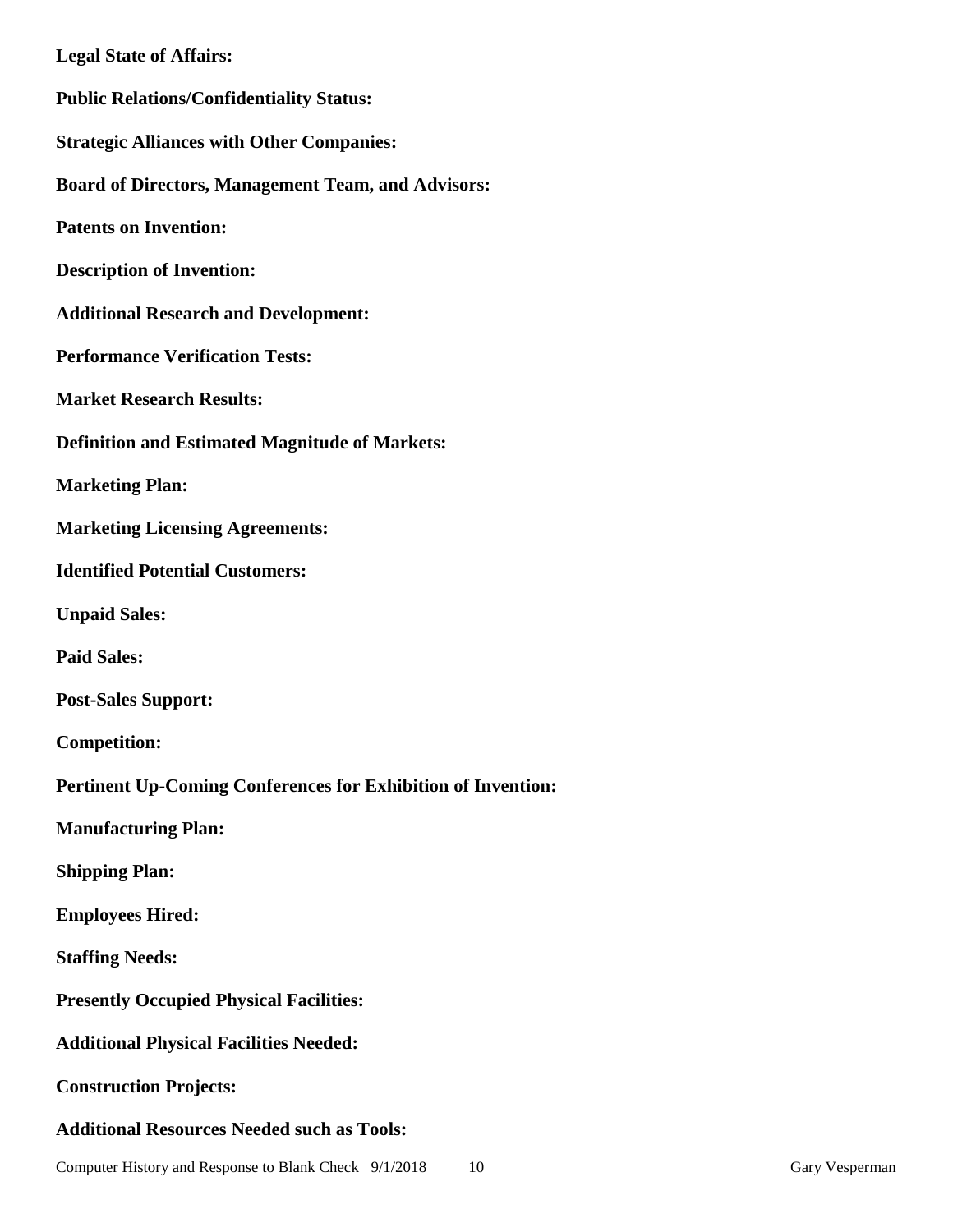#### **Documents not Started:**

Option Agreement Technology Transfer Agreement Common Stock Purchase Agreement Business Plan Development Plan Manufacturing Plan Marketing Plan Drawings and Parts Lists Engineering Change Orders User's Manuals Maintenance Manuals

#### **Documents being Prepared:**

#### **Documents Completed:**

**Documents being Revised:**

#### **Milestones:**

#### **Speed Bumps:**

#### 21<sup>st</sup> Century City adjacent to Tonopah Airport, Tonopah, Nevada

I have several files describing my proposal for a utopian "21st century city" to be built in the vicinity of Tonopah, Nevada. Such a new city could become a test bed for some company-developed inventions as well as the originally proposed large-scale aquaponic food factory.

After elimination of other Nevada locations, Tonopah's airport turns out to be the best location for a third large Nevada city. The airport can be gravity supplied by an underground reservoir of pure water 15 times the size of Lake Mead. The water is continually replenished by runoff from three very long and high mountain ranges. The altitude is about 5,000 feet which facilitates a mild climate. The soil is gravel and/or sand which is easily workable. The land has a very gentle slope which is essential for drainage and sewer pipe placement. It is adjacent to a potentially heavy-duty airport. The runway base was constructed for heavy aircraft such as the Boeing 747. A few additional inches of asphalt would be required to bring up the runway to standard for heavy aircraft. Highway 6 offers easy drives to mountains to the east, north and west. Highway 95 offers easy drives to Reno, Death Valley, and Las Vegas. Essential infrastructure has already been installed on some of the land such as water, sewer, roads, telephone lines, and power lines which would allow a fast startup. It currently can accommodate 6,000 residents.

#### Nevada Incubator of Russian Inventions

Russia nurtures a highly productive engineering and scientific establishment. Unfortunately, Russia's many talented inventors face daunting obstacles when attempting to commercialize their inventions. Russia's 85% income tax discourages accumulation of private capital for investment. The Russian government's favoring and subsidizing of military applications over commercial applications of inventions is another drain on venture capital. A dearth of trained and experienced managerial talent as a consequence of nearly a century of socialism is still another obstacle to Russian inventors seeking to manufacture and commercially market their inventions.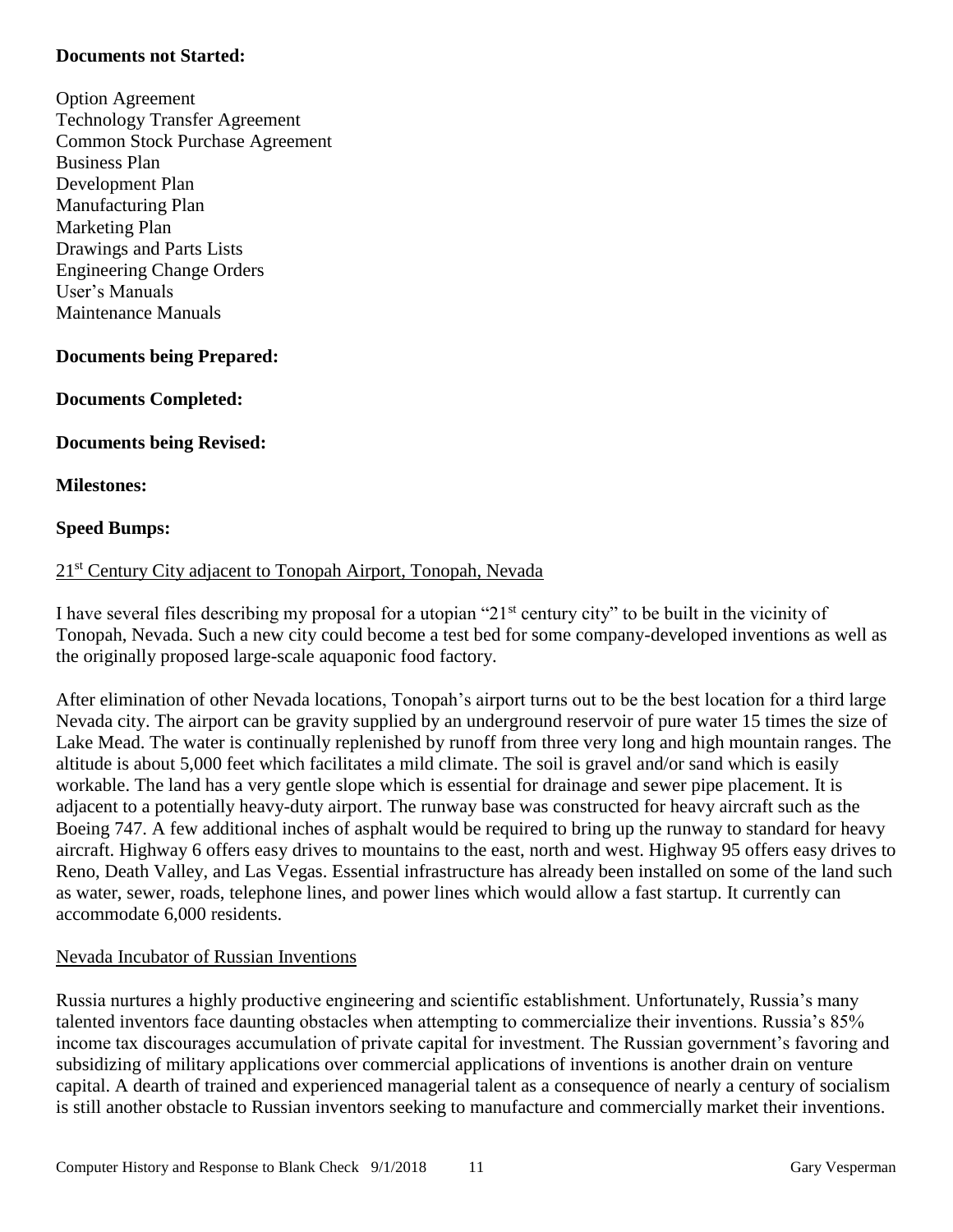Familiarity with Russian inventions indicates that Russian inventors have accumulated a portfolio of impressive and sometimes even astonishing inventions based on science that in some fields has advanced ahead of Western science. Yet their potentially useful and in some instances lucrative inventions lie moribund because of Russia's severe shortage of investment capital and competent managers. Furthermore, many of Russia's inventors would be open to emigrating in order to escape the miseries of Russia's collapsing infrastructure.

For three months in winter 2000, I hosted in my house in Henderson, Nevada, a Russian inventor to commercialize his invention – a patented new electrical generator, a 'hydro-magnetic dynamo' (see the "Hydro-Magnetic Dynamo" category of padrak.com/vesperman). I used to consider his hydro-magnetic dynamo (if it really works as claimed) as the world's most valuable invention. Since then I have found a couple more exotic energy inventions that look even better.

A hydro-magnetic dynamo the size of a two-car garage supposedly could continuously generate as much electricity as half of Hoover Dam's 17 turbine-generators for as long as 25 years without refueling, no pollution, and little maintenance. Nearly a dozen top-quality people worked with me on the project. It failed for the time being due to the inventor's excessive paranoia and protectiveness.

Analysis of the experience gained from working with this Russian inventor, who knew very little English and is now deceased, has determined that what is really needed in addition to a typical incubator is an expanded support environment tailored specifically to the needs of Russian inventors. Examples of incubator-provided services include an extensive research library of Russian scientific periodicals and books, a support staff of Russian-speaking typists, machinists, engineers, etc., a Russian restaurant with at least one Russian-speaking waiter, housing staffed with Russian-speaking employees, Russian-speaking doctors and dentists, and so forth.

## **My 'Grand' Inventions Business Plan**

Over the past quarter century I have evolved a 'grand' business plan for discovering, evaluating, documenting, developing and deploying inventions worldwide as well in Nevada.

With regard to climate change my thesis is that it makes more sense to deploy clean energy inventions instead of defacing miles of pristine open space with expensive obsolete solar panels and wind turbines.

What many people don't understand is that the feds subsidize the CONSTRUCTION of solar panels and wind turbines, but not the MAINTENANCE of solar panels and wind turbines. There are already many wind turbines idled because it is not economical to haul in a large crane to replace a single wind turbine's failed gearbox at a cost of half a million dollars.

Karen Elkins has published in her exceptionally beautiful e-magazine Science to Sage her article about my plan "I have a dream" on pages 110-112 of https://issuu.com/sciencetosage/docs/inspired\_by\_nature\_jan\_2018.

Karen also designed the colorful title page and chapter title pages of my exhibit "Gallery of Clean Energy Inventions". I am grateful to her for adding a professional artistic look to the exhibit.

The Gallery of Clean Energy Inventions displays profiles of 16 Larger Generators, 29 Smaller Generators, 23 Advanced Self-Powered Electric Vehicle Innovations, 27 Radioactivity Neutralization Methods, 25 Space Travel Innovations, 20 Technical Solutions to Water Shortages, and my own design of a Torsion Field School Network. Also displayed are 26 movie posters and 98 fantastically colorful Hubble Space Telescope images. I currently have a half-dozen more inventions to be added to the exhibit.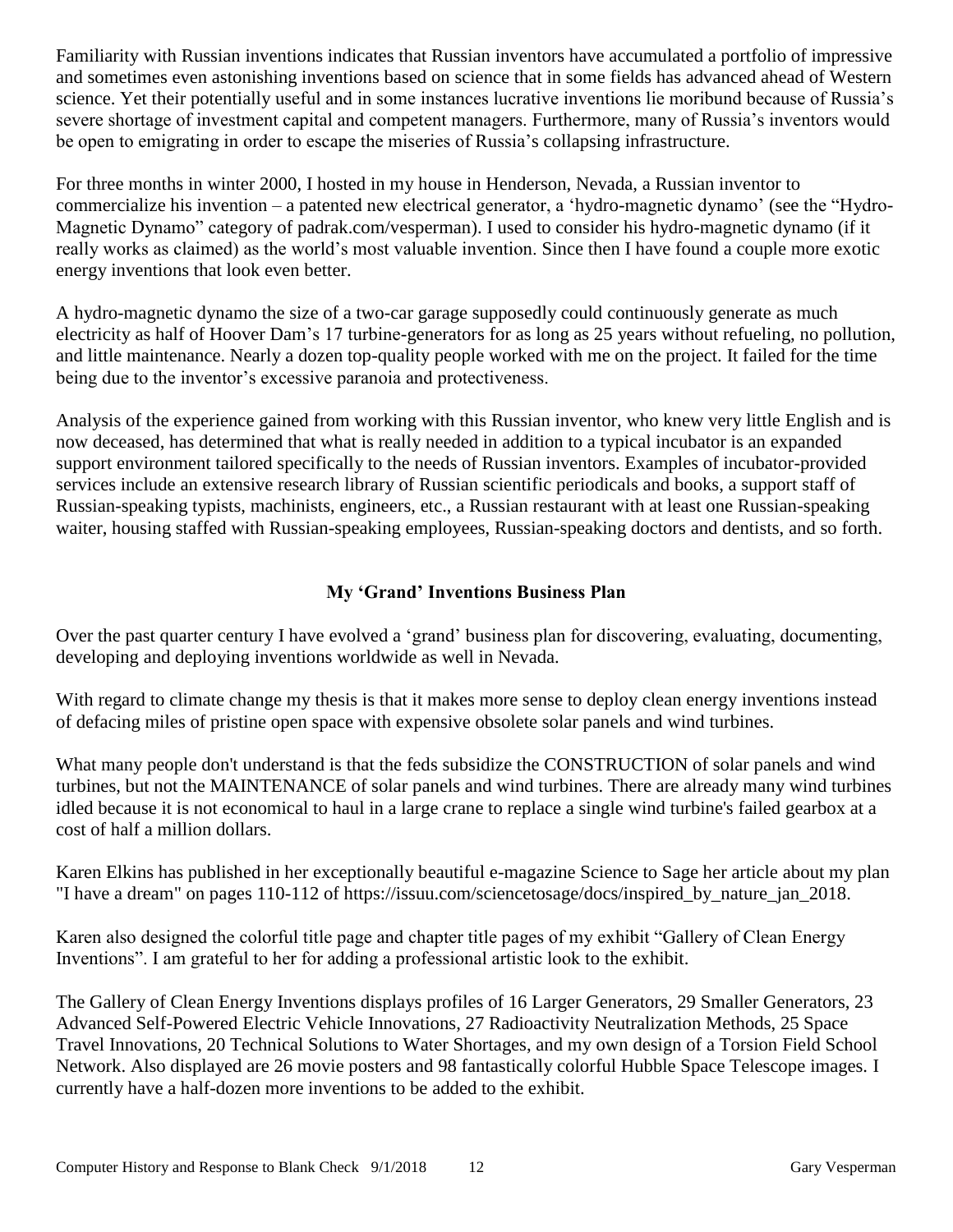All of the exhibit files are linked at the top of commutefaster.com/vesperman.html. A shorter version without exhibit setup instructions and movie posters is linked at https://app.box.com/CLEANENERGYEXHIBIT.

The linked North Las Vegas Alexander Library Exhibit file displays 46 additional Hubble Space Telescope images and the four prizes that were to be awarded to winners of the 2016 Alexander Library Gallery of Clean Energy Inventions Student Art Contest. Even more wonderful Hubble Space Telescope images are shown in the linked 2017 Las Vegas Science and Technology Expo exhibit file.

If printed out in color and taped to walls in three rows as shown in the Alexander Library exhibit file, the exhibit would take up 20 horizontal meters of walls.

For appropriate meetings the printouts could simply and quickly be laid as three rows on top of tables. With notice of a couple of hours I could display the prints on about a dozen long tables. See the photos of the 2017 Las Vegas Science and Technology Expo exhibition.

My two websites commutefaster.com/vesperman.html and padrak.com/vesperman link to over 1000 pages I have written about energy and other inventions. They also link to five books, totaling 1000 pages, I wrote in 2016 describing the hazards of toxic wireless radiation from cell phones and towers, smart meters, Wi-Fi, and wireless computers and computer accessories such as mice, keyboards and printers.

I have since then received enough troubling reports to fill a few more books about wireless radiation hazards. One such report I got a few weeks ago really caught my attention. A survey of a few European countries found that IQ's have dropped an average of 7 points in the last 15 years! This means that many more humans have become marginally retarded compared to average intelligence – a serious burden on the rest of humanity. The trend may well continue to result in many more brain damaged people who frequently expose themselves to the toxic EMF radiation from cell phones, wireless laptops, etc. DNA alterations are also causing an irreversible genetic catastrophe in humans, plants and animals.

I have a BS degree in Electrical Engineering from University of Wisconsin-Madison 1968. I worked as a technical writer for 17 Silicon Valley computer companies and with EG&G Special Projects here in Las Vegas. For 20 years I have worked part-time setting up or tearing down Las Vegas conventions as a Teamsters Union Local 631 Convention Journeyman. I have been a Sierra Club member since 1970.

I also have written two dozen IPOs and business plans for startup companies. For some time I have been working to establish a billion-dollar clean energy inventions development organization.

A headquarters could be established in Henderson, Nevada for an organization specializing in proactively discovering, documenting, evaluating, developing, manufacturing and marketing clean energy-related inventions. The organization would not be simply cherry picking inventions so typical of venture capitalists. Henderson has dozens of empty commercial buildings and hundreds of vacant houses. Henderson has been ranked as one of the nicest cities in which to live with relatively low housing costs. Lots of capacity for quick run-ups to billion-dollar invention companies. I still worry about the supply of high-grade people.

We would proactively seek out energy inventions that appear to be worthy of commercialization but lack resources or whatever. The organization would have a Technical Advisory Board to evaluate and recommend clean energy inventions. Once a clean energy invention is selected, a separate LLC would be incorporated to own and develop the invention. Then resources would be proactively applied to bring the invention to the marketplace as a Manhattan Project-styled crash program. The process would bypass writing IPOs/business plans, of which I have written about two dozen, and then begging for funding.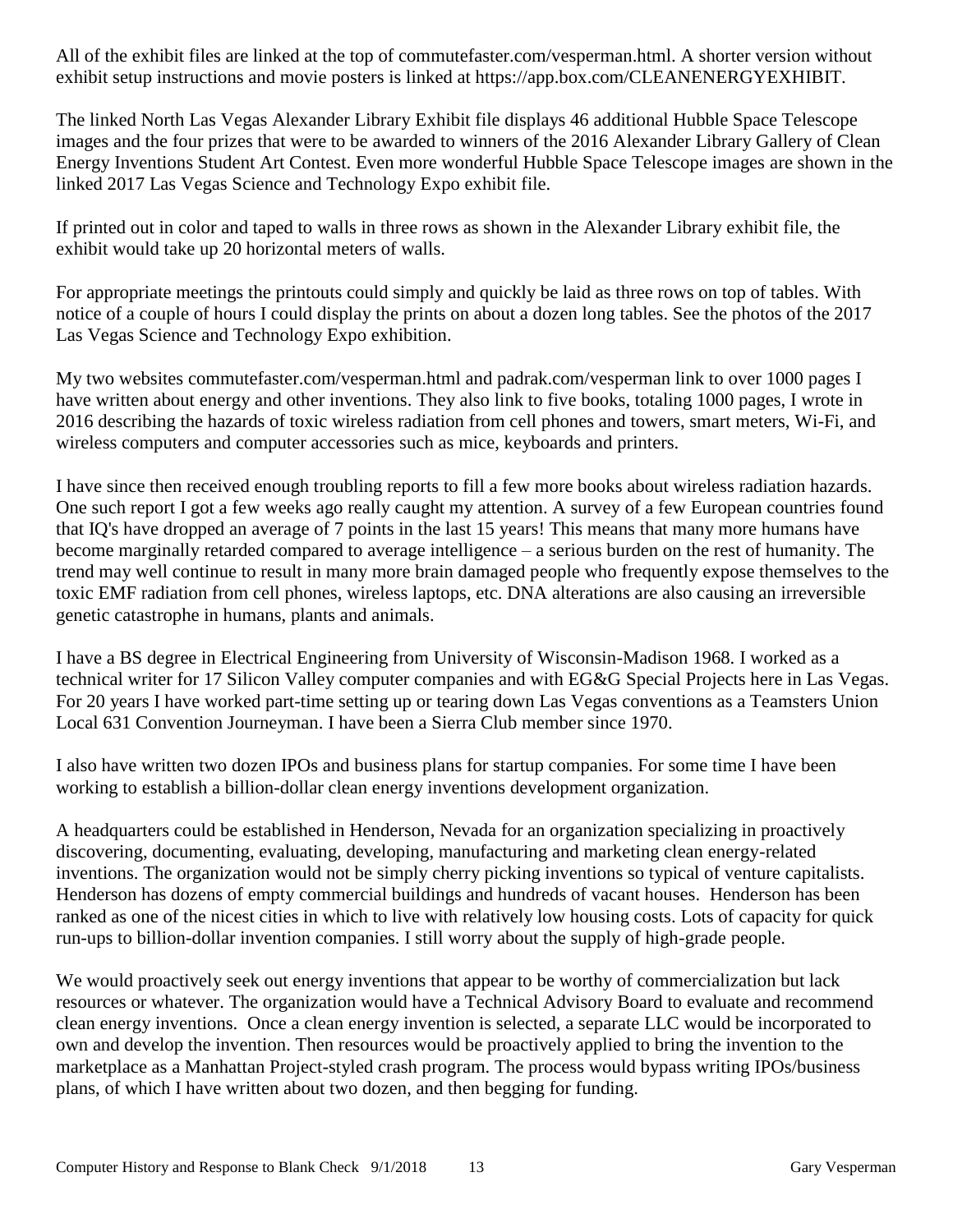David Yurth's "The Hồ Chi Minh Guerilla Warfare Handbook: A Strategic Guide For Innovation Management" is the best I have for conveying my plan. His book is available for purchase from online book stores.

In particular I recommend Chapter Two – The Innovative Technology Development Pipeline.

The organization chart at the end of this document is for the same comprehensive inventions development organization near Chicago that David Yurth wrote about in Chapter Two and for whom we were employed in 2000/2001.

The flow chart for a clean energy inventions development organization headquartered in Nevada would be similar to the organization chart.

The Technical Advisory Board tasked with evaluating and recommending for commercialization of clean energy inventions would be part of the Institute LLC shown in the upper left. When expert consultants are temporarily needed by individual invention development LLCs, the Institute would serve as the vehicle for formally contracting the consultants. The Institute would also conduct seminars and train people in new technologies.

The Institute would house the Corporate Library which would accumulate and preserve publications and writings by inventors. Robert Nelson of Las Vegas would be eminently qualified to administer the Corporate Library. His www.rexresearch.com hosts something like 10,000 pages of descriptions of inventions – many of which pertain to energy.

I see the organization primarily focusing on larger generators for the power grid ranging up to over 1000 megawatts (nearly half of the total nameplate capacity, 2080 megawatts, of Hoover Dam's 17 turbinegenerators), smaller generators for specialized off-grid uses of electricity, advanced self-powered electric transportation vehicles, space travel innovations, radioactive waste treatment, technical solutions to water shortages, and my own design of a torsion field school network.

I happen to know of some promising health-related inventions that could be worthwhile to closely examine for possible development and deployment. To illustrate the State of Ohio is running a contest to find the best solutions to the opioid epidemic called the "Ohio Opioid Technology Challenge". Would you believe that January 26, 2018 I won a \$500 prize for submitting my idea for a technical solution to the opioid epidemic? My entry was entitled "Electronic Brainwave Tuners for Permanent Elimination of Substance Abuse".

The text of my entry was based on pages 2, 3, and 4 of "Gary Vesperman's Inventions Nominated for Federal Assistance". To find the link go to padrak.com/vesperman. Click on the category "Invention Exhibits and Lists".

The electronic device was actually invented by two long-time inventor friends Norman Howard, North Las Vegas, and Hans Becker, Asbury, Iowa. I hadn't told them that I had entered their invention on their behalf.

Because it is actually their invention, not my invention, I split the \$500 prize between them. When talking with Hans Becker on the phone to verify his snail mail address so that I could mail him a \$250 check, he told me that he has upgraded their electronic device.

Hans is a fast enthusiastic talker. So I didn't quite catch everything he said. If I heard him correctly the new device in one session may be able to normalize brain disorders due to dementia and Alzheimer's as well as substance addition. He is waiting for a patent so he can go public with the device. (I am curious if it can fix strokes also.)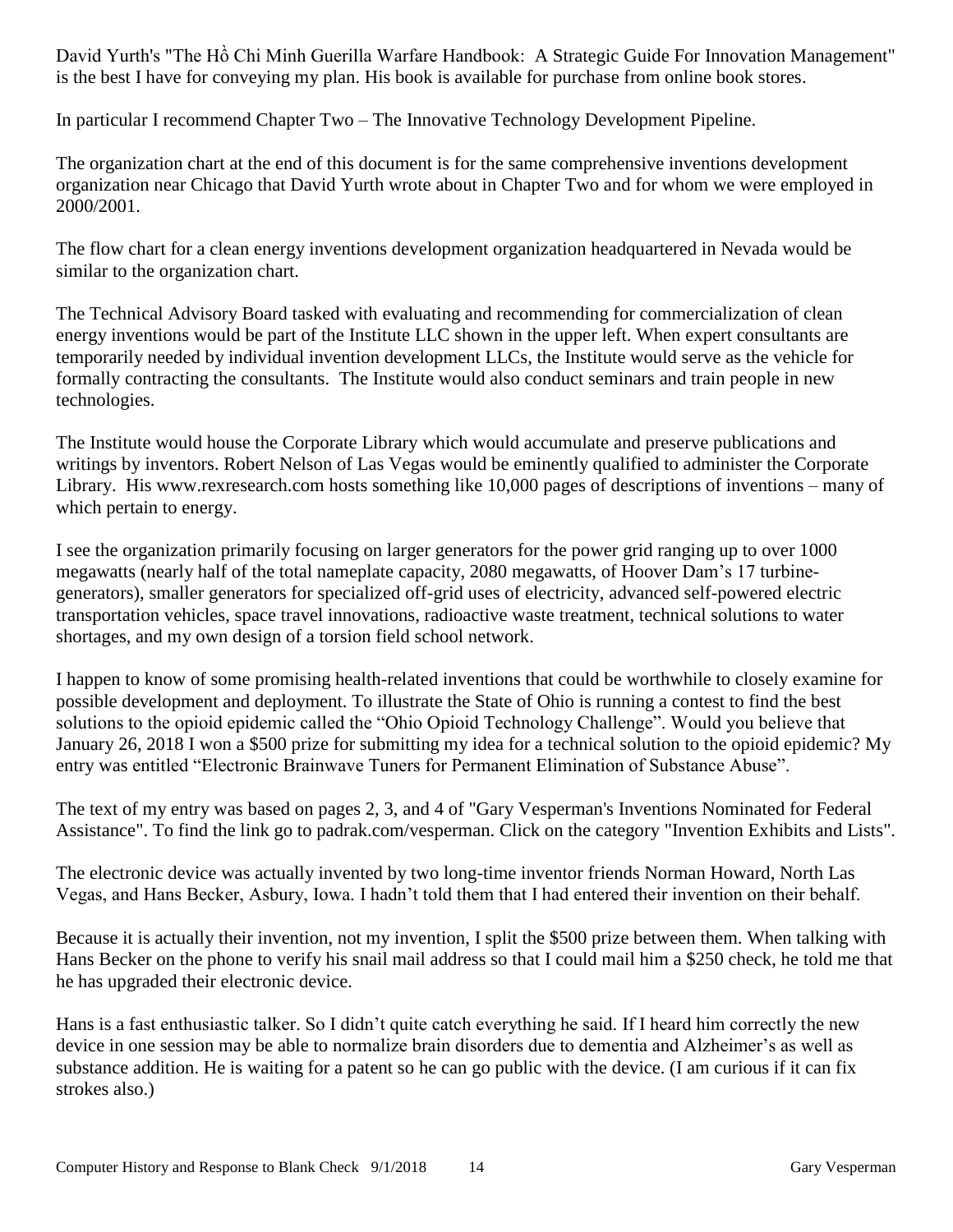Besides my \$500 prize the Ohio Opioid Technology Challenge also awarded a \$10,000 prize to each of the top five finalists. I read through the descriptions of the five winning solutions.

It seems they all treat only the SYMPTOMS of opioid addiction. None of them appear to stop opioid addiction cold like my friends' electronic frequency generator. The reason my entry didn't win a \$10,000 prize is probably because I am not affiliated with a large prestigious university or corporation. But the VA clinic in Pueblo, CO did actually prove that a properly tuned electronic frequency generator in fifteen half-hour sessions can eliminate addiction to alcohol, heroin, cocaine, opioids, gambling, sex and other fun stuff.

Gordon L. Ziegler deserves a Nobel Prize in Physics as possibly the world's most accurate theoretical physicist. His book "Refresher 1 Third Edition" is linked at my two websites. The refresher may well become the world's most important invention.

Gordon Ziegler has designed an 'electrino fusion power reactor'. His reactor would be about the size of a single-wide manufactured home. He projects its net output of 1880 megawatts of DC power would be ninetenths of Hoover Dam's without refueling for a century. My "102 Electrical Energy Innovations" has details.

My plan is to build for \$10 million a prototype electrino fusion power reactor next to the huge power substation on the south side of Boulder City. A refresher within its active foot print would reverse the order-to-disorder flow of the second law of thermodynamics. The refresher MUST be turned on before the electrino fusion power reactor. The refresher continually reverses aging of the photoelectric cells blanketing the electrino fusion power reactor. Other claimed effects of the refresher, within a controllable radius of maybe a quarter-mile, include neutralization of radioactive waste, e.g. Fukushima, reversal of aged humans to young completely healthy adults, and restoring decayed fruits and vegetables to their fully nutritious freshness.

Torsion field applications (see my compilation of "Space Travel Innovations" in www.padrak.com/vesperman and commutefaster.com/vesperman.html) could themselves become another huge new business. Among the long list of potential applications of the torsion field are revolutionary new space propulsion systems, longrange sensors, communications devices, astrophysical monitoring and metering devices, geo-physical devices which can be calibrated to locate mineral deposits, water, and subterranean structures; photographic applications which are capable of imaging the interior of virtually any substance or structure, harmless cellphones could transmit between hemispheres through the earth without dropouts, harmless torsion field dental imagers, and so on.

I myself have invented a major advance in torsion field communications which apparently has a theoretical maximum capacity of 40.000,000,000 channels of holographic three-dimensional television through the entire earth without attenuation at a speed of 1,000,000,000 times the speed of light. Harmless torsion field communication systems, with components only the size of coins, are expected to eventually displace all forms of electronic communications including telephones, television, radio, fiber optic cable, and communications satellites, plus the entire Internet backbone. Torsion field generators and detectors are primarily based on special crystalline lattice cells.

Several files pertaining to the torsion field such as theory are linked in the "Space Travel and Torsion Field Inventions" category of padrak.com/vesperman. In particular the Russian authored book "Torsion Field and Interstellar Communications" attempts to briefly explain the torsion field and how the torsion field can be used to benefit human beings. They propose how interstellar communications can be organized and also propose an innovative addressing method. They provide practical tips with illustrations for building a torsion field generator or detector and some advice on how to use imaging addressing in torsion field communications.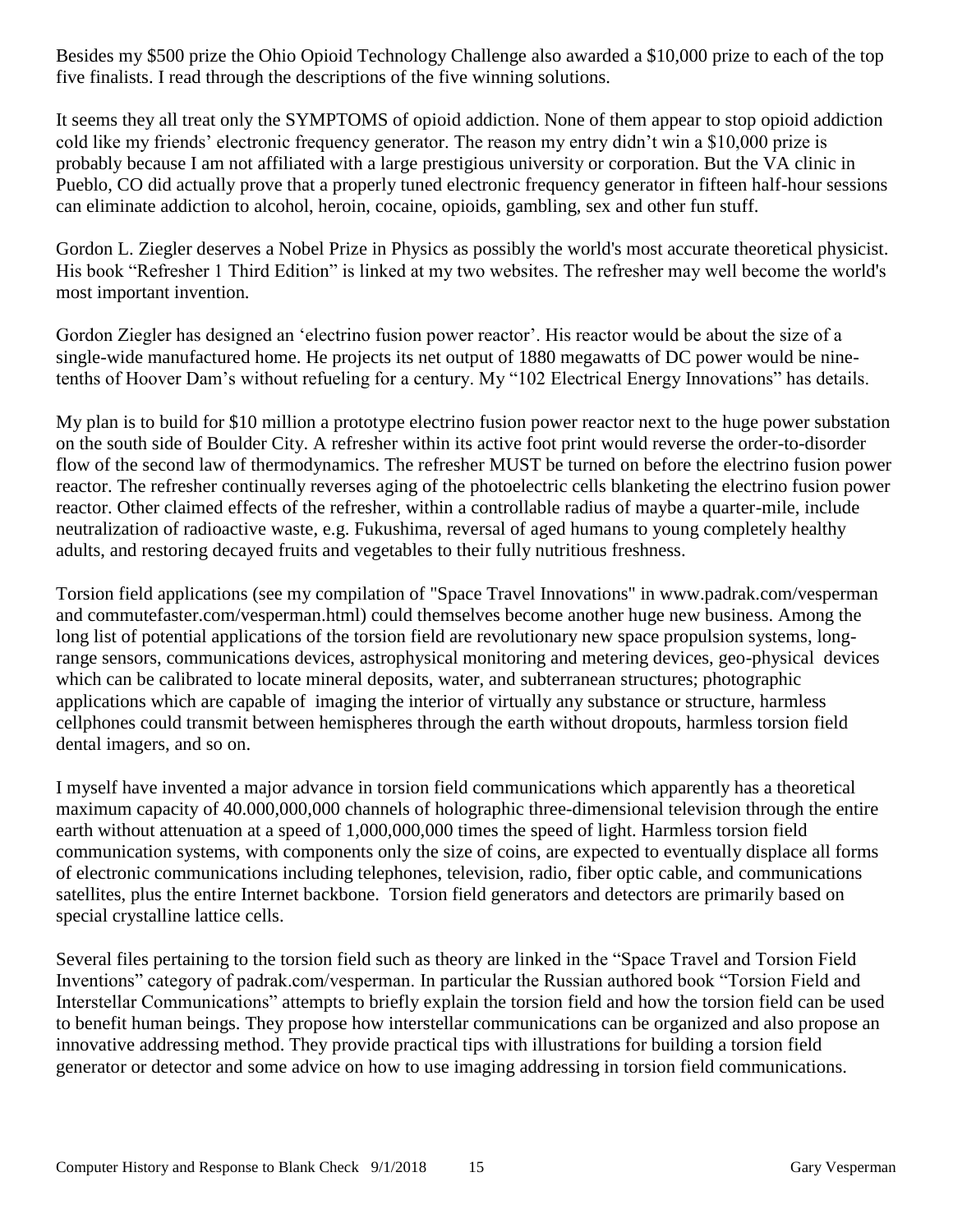An interesting division of the organization would be the Incubator of Russian and Ukrainian Inventions. David Yurth has the details on 125 Russian and Ukrainian inventions. The Incubator is described in detail in my compilation of "Space Travel Innovations" starting on page 102. Links to the book are in padrak.com/vesperman and commutefaster.com/vesperman.html.

The I.N. Frantsevich Institute for Problems of Materials Science (IPMS), Kiev, Ukraine, from 1951 through 1991 secretly employed 6600 of the most brilliant theoretical physicists in the entire Soviet Union to work for nearly 50 years with complete freedom. They were able to develop whole new sciences, technologies and materials unknown in the West.

Their models of non-linear quantum mechanics, plasma physics, atomic engineering, nuclear physics and related mathematical and theoretical constructs, which made their development possible, are so unique that they challenge the validity of the most fundamental assumptions embodied in the Copenhagen Interpretation model currently held in general acceptance in the West.

For example, Western-developed particle/wave quantum mechanics is described by Einstein's  $E = MC^2$ . The Soviet nonlinear model of quantum mechanics is described by the formula  $E = MKv$  [Energy = Mass @ rest as a function of a mathematical constant where the velocity of C approaches zero]. Consequently, the more correct Soviet model has enabled numerous technical advances not yet dreamed of by Western science.

Among several energy inventions developed by the IPMS are free-standing thorium-232 isotope electric power generating plants. They can be scaled to power a single home and large enough to power whole communities. They also can operate for up to 300 years with no refueling and minimal maintenance. They pose absolutely no risk for critical melt-down since Th-232 cannot achieve criticality on its own in a nuclear pile.

My exhibit "Gallery of Clean Energy Inventions" includes profiles of several other remarkable IPMS energyrelated inventions.

Clean energy inventions for sale could be exhibited at appropriate Las Vegas conventions without having to pay for expensive hotels and travel.

An explanation of the energy inventions development organization is in "Power Sources for Regional Fixed Guideway" which is linked at padrak.com/vesperman. It seems careful structuring of the organization would allow reasonably efficient commercialization of numerous clean energy-related inventions without much pointless waste of investment money.

Also see my comment about clean energy inventions at http://www.ourenergypolicy.org/if-cities-and-statescould-cut-co2-without-raising-energy-bills-shouldnt-they/#comment-4211.

I believe I am reasonably qualified to guide Nevada to becoming a world leader in developing and commercializing futuristic energy and other advanced technologies.

Gary Vesperman 533 Tara Court Boulder City, NV 89005-1152 702-435-7947 garyvesperman@yahoo.com